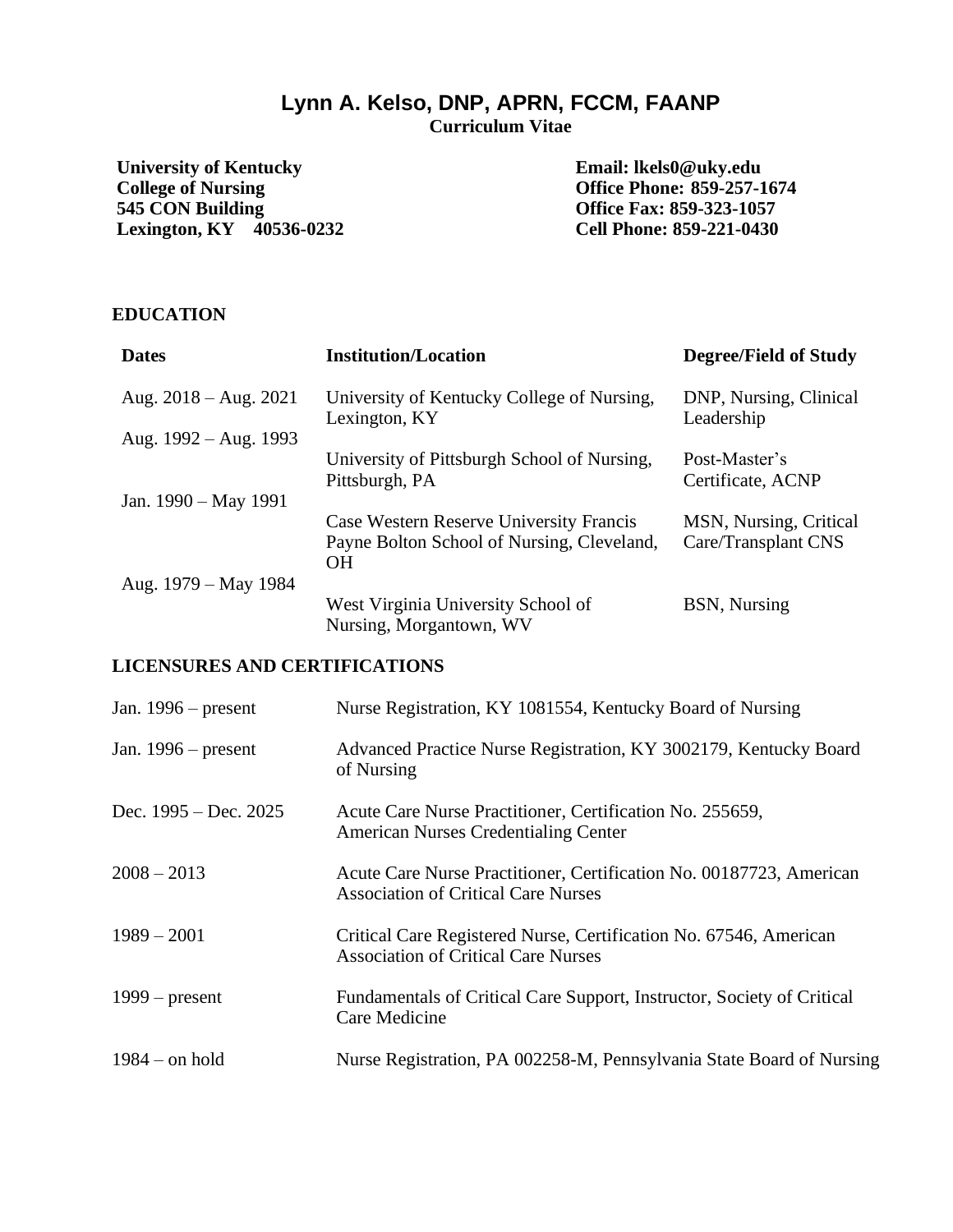| $1993$ – on hold          | Certified Registered Nurse Practitioner, PA 267449-L, Pennsylvania<br><b>State Board of Nursing</b>        |
|---------------------------|------------------------------------------------------------------------------------------------------------|
| Oct. $2019 - Oct. 2021$   | Advanced Cardiac Life Support Recertification, Certification No.<br>157065581461524, ProACLS, ProTrainings |
| July $2020 -$ July $2022$ | Basic Life Support, American Heart Association                                                             |

## **PROFESSIONAL EXPERIENCE**

## **Academic**

| <b>Dates</b>              | <b>Institution and Location</b>                                                                     | <b>Title</b>                                   |
|---------------------------|-----------------------------------------------------------------------------------------------------|------------------------------------------------|
| Aug. 1998 – present       | University of Kentucky College of Nursing Assistant Clinical Professor<br>Lexington, KY             |                                                |
| Jan. 1996 – Aug. 1998     | University of Kentucky College of Nursing Instructor, Special Title<br>Lexington, KY                | <b>Series</b>                                  |
| July 1998 – June 2011     | University of Kentucky College of Nursing ACNP Track Coordinator<br>Lexington, KY                   |                                                |
| <b>Clinical/Other</b>     |                                                                                                     |                                                |
| <b>Dates</b>              | <b>Institution and Location</b>                                                                     | <b>Title</b>                                   |
| July $2006$ – present     | UK HealthCare, Lexington, KY,<br>Department of Pulmonary, Critical<br>Care and Sleep Medicine       | <b>Acute Care</b><br><b>Nurse Practitioner</b> |
| July $2005 -$ June $2006$ | UK HealthCare, Lexington, KY<br><b>Vascular Surgery</b>                                             | <b>ACNP</b>                                    |
| Feb. 2003 - June 2004     | CHI St. Joseph Health, Lexington, KY<br>Cardiothoracic Surgery                                      | <b>ACNP</b>                                    |
| July 1998 - Jan. 2003     | UK HealthCare, Lexington, KY,<br>Department of Pulmonary, Critical<br>Care and Sleep Medicine       | <b>ACNP</b>                                    |
| July 1997 – June 1997     | UK Healthcare, Lexington, KY<br>Gastroenterology                                                    | <b>ACNP</b>                                    |
| Jan. 1996 – June 1997     | UK Healthcare, Lexington, KY<br>Cardiothoracic Surgery                                              | <b>ACNP</b>                                    |
| Aug. 1993 – Dec. 1995     | University of Pittsburgh Medical Center,<br>Pittsburgh, PA<br>Liver Transplant Intensive Care Units | <b>CRNP</b>                                    |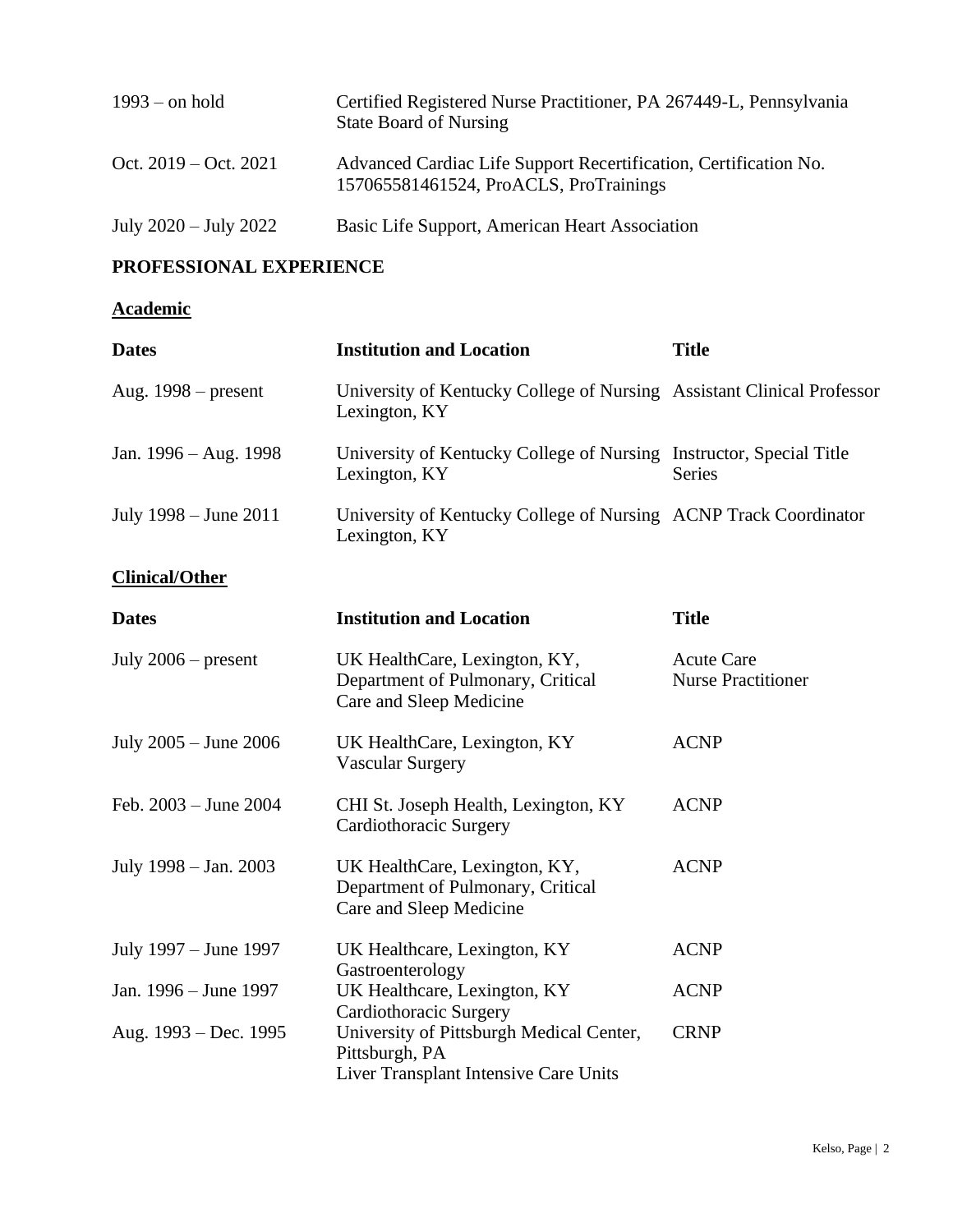| Jan. $1993 - Aug$ 1993  | University of Pittsburgh Medical Center,<br>Pittsburgh, PA<br>Liver Transplant Intensive Care Unit 10-5 | RN, Clinical Nurse III    |
|-------------------------|---------------------------------------------------------------------------------------------------------|---------------------------|
| Aug. $1987 - July 1991$ | University of Pittsburgh Medical Center,<br>Pittsburgh, PA<br>Liver Transplant Intensive Care Unit 10-5 | RN, Clinical Nurse II     |
| Feb. $1987 - Aug. 1987$ | Allegheny General Hospital, Pittsburgh,<br><b>PA</b><br>General and Trauma Surgery                      | RN, Staff Nurse           |
| June $1984 - Aug. 1987$ | University of Pittsburgh Medical Center,<br>Pittsburgh, PA<br>Liver Transplant Unit 10-3                | RN, Clinical Nurse I & II |

## **HONORS AND AWARDS**

(Include month and year received, name of organization bestowing the award, and title of award)

| May 2021         | UK College of Nursing, Dean's PUMA Award                                                                   |
|------------------|------------------------------------------------------------------------------------------------------------|
| March 2021       | Society of Critical Care Medicine, Presidential Citation                                                   |
| <b>May 2020</b>  | UK HealthCare-UK College of Nursing, Academic-Clinical Engagement<br>Award                                 |
| Feb. 2020        | Society of Critical Care Medicine, Presidential Citation                                                   |
| Feb. 2019        | Society of Critical Care Medicine, Presidential Citation                                                   |
| Feb. 2018        | Society of Critical Care Medicine, Distinguished Service Award                                             |
| May 2017         | UK College of Nursing, Excellence in Clinical Practice Award                                               |
| Feb. 2011        | UK Office of the Provost, Provost Outstanding Teaching Award                                               |
| <b>June 2008</b> | Fellow, American Association of Nurse Practitioners                                                        |
| <b>May 2008</b>  | UK College of Nursing, Excellence in Graduate Teaching Award                                               |
| Feb. 2005        | Fellow, American College of Critical Care Medicine, Society of Critical<br>Care Medicine                   |
| Feb. 2005        | Society of Critical Care Medicine, Norma J. Shoemaker Award for<br><b>Critical Care Nursing Excellence</b> |
| May 1993         | American Association of Critical Care Nurses, Wyeth-Ayerst Nursing<br>Fellow                               |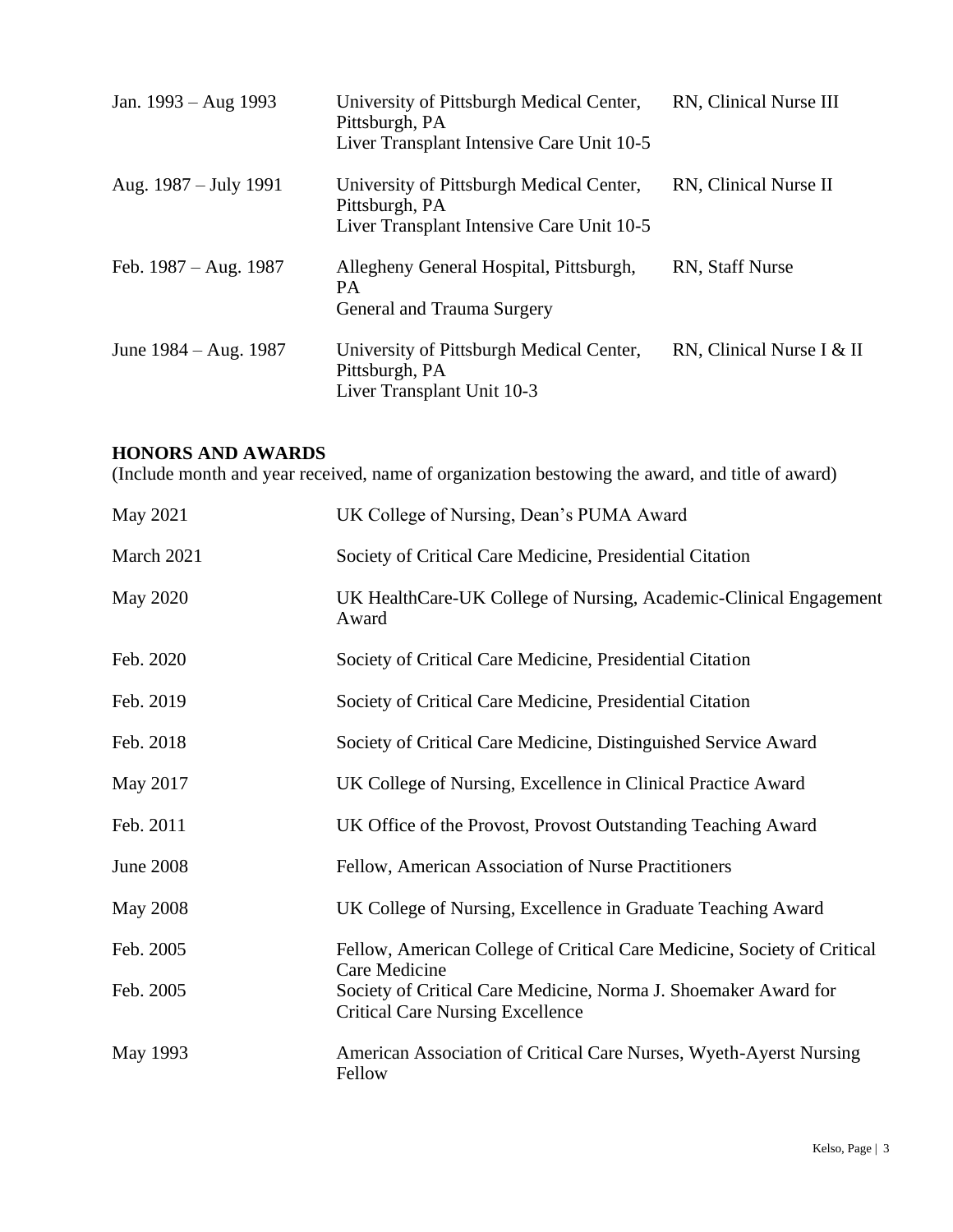## **PUBLICATIONS**

#### **Journal Articles (\*Data based publications) Peer-Reviewed**

\*Kleinpell, R., Thompson, D., Kelso, L.A. (2006). Targeting errors in the ICU: use of a national database. *Critical Care Nurse Quarterly, 18*(4), 509-514.

\*De Jong, M.J., Chung, M.L., Roser, L.P., Jensen, L.A., Kelso, L.A., Dracup, K., McKinley, S., Yamasaki, K., Kim, C., Reigel, B., Ball, C., Doering, L.V., An, K., Barnett, M., Moser, D.K. (2004). A five-county comparison of anxiety early after acute myocardial infarction. *The European Journal of Cardiovascular Nursing 3*(2), 129-134.

\*Howard, A.E., Courtney-Shapiro, C., Kelso, L.A. (2004). Comparison of 3 methods of detecting acute respiratory distress syndrome: clinical screening, chart review, and diagnostic coding. *American Journal of Critical Care, 13*(1), 59-64.

\*Henker, R., Rogers, S., Kramer, D.J., Kelso, L.K. (2001). Comparison of fever treatments in the critically ill: a pilot study. *American Journal of Critical Care, 10*(4), 276-280.

#### **Invited**

## **Journal Articles Peer-Reviewed**

Marfell, J.A., Kelso, L.A. (2020). The nurse practitioner in the time of COVID. *UL J of Resp Infections, 4*(1).<https://doi.org/10.18297/jri/vol4/iss1/52>

Brown, H.F., Kelso, L.A. (2014). Abdominal pain: an approach to a challenging diagnosis. *AACN Advanced Critical Care, 25*(3), 266-278.

Kelso, L.A. (2012). Man vs microbe: treatment issues in an age of antibiotic resistance. *Advance for NPs & PAs, 3*(2), 25-29.

Kelso, L.A. (2012). Recognizing and preventing acute kidney injury. *Nursing 2012 Critical Care, 7*(2), 36-41.

Kelso, L.A. (2008). Caring for patients with end-stage liver disease. *Nursing 2008 Critical Care, 3*(2), 34-41.

Kelso, L.A. (2008). Cirrhosis: Caring for patients with end-stage liver failure. *The Nurse Practitioner, 33*(7). 24-30, quiz 30-31.

Kelso, L.A. (1997). Complications associated with pulmonary artery catheterization. *New Horizons, 5*(3), 259-263.

Kelso, L.A., Kugelmas, M. (1997). Nontraumatic abdominal pain. *AACN Clinical Issues: Advanced Practice in Acute and Critical Care, 8*(3), 437-448.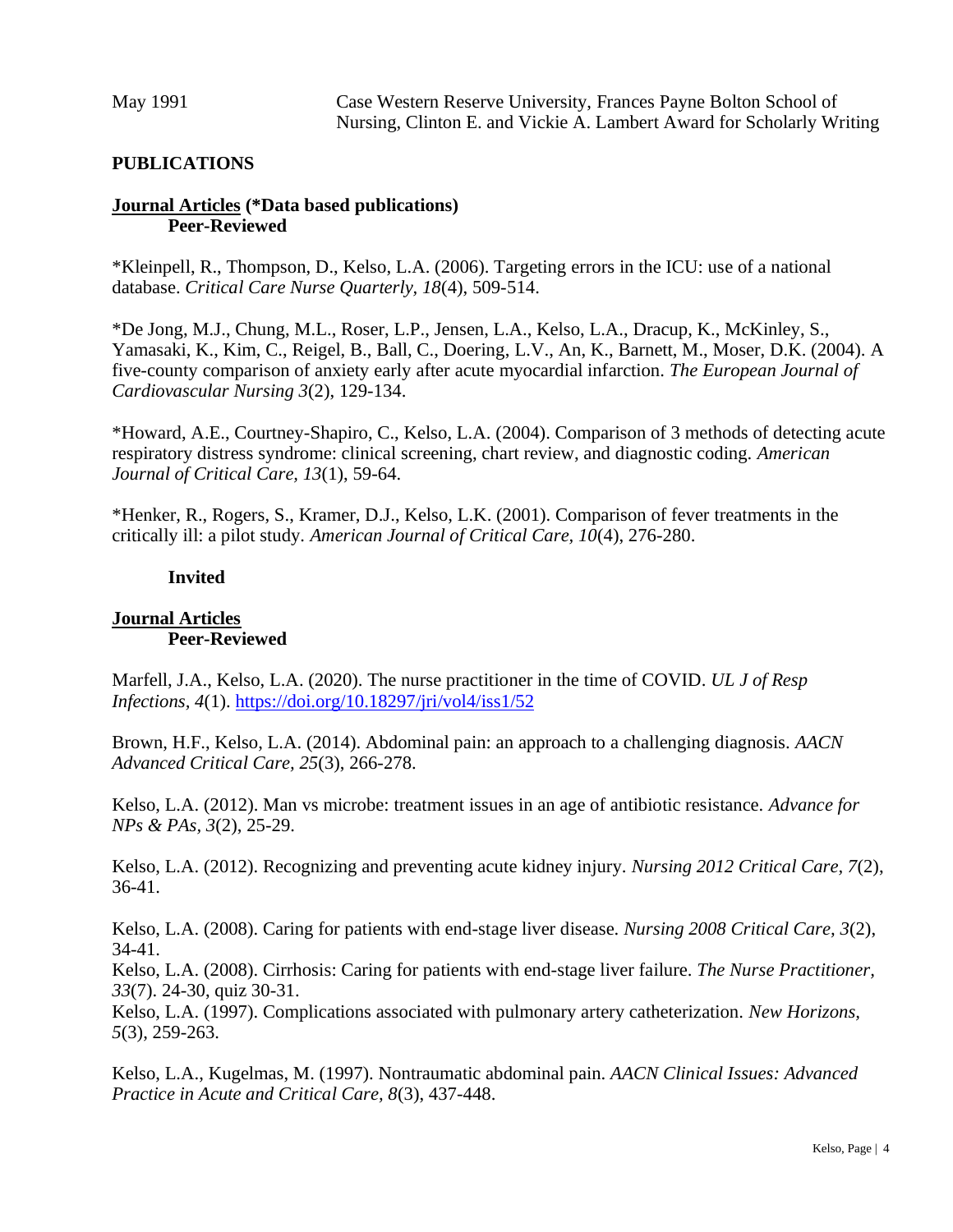Kelso, L.A., Hravnak, M. (1994). Delicate distinction: infection or rejection? *AJN, May Supplement*, 15-19.

Kelso, L.A. (1994). Alcohol-related end-stage liver disease and transplantation: the debate continues. *AACN Clinical Issues in Critical Care Nursing, 5*(4), 501-506.

Kelso, L.A., Massaro, L.M. (1994). Implementation of the acute care nurse practitioner role. *AACN Clinical Issues in Critical Care Nursing 5*(3), 404-407.

Kelso, L.A. (1992). Fluid and electrolyte disturbances in hepatic failure. *AACN Clinical Issues in Critical Care Nursing 3*(3), 681-685.

Kelso, L.A. (1992). Dysrhythmias associated with digoxin toxicity. *AACN Clinical Issues in Critical Care Nursing 3*(1), 220-225.

## **Editorials**

Kelso, L.A. (2015). Teamwork in the ICU: from training camp to the Super Bowl. *Critical Care Medicine, 43*(9), 2026-2027.

### **Book Chapters**

Kelso, L.A. (2021). Anatomic intestinal disorders. In T.W. Barkley (Ed), *Practice Considerations for Adult-Gerontology Acute Care Nurse Practitioners* (3rd ed.) eBook. Los Angeles, CA: Barkley and Assoc.

Kelso, L.A. (2016). Acute liver failure: Acetaminophen toxicity. In S.M. Burns & S.A. Delgado (Eds), *Cases in Diagnostic Reasoning: Acute and Critical Care Nurse Practitioner* (pp. 9 – 19). NY, NY: McGraw Hill Publishers

Kelso, L.A. (2016). Meningitis. In S.M. Burns & S.A. Delgado (Eds), *Cases in Diagnostic Reasoning: Acute and Critical Care Nurse Practitioner* (pp 437 – 457). NY, NY: McGraw Hill Publishers

Kelso, L.A., Hardin-Pierce, M.G. (2014). Alterations in hepatic function. In K.D. Wagner & M.G. Hardin-Pierce (Eds.) *High Acuity Nursing* (6<sup>th</sup> ed.). Upper Saddle River, NJ: Prentice Hall Health

### **Published Abstracts**

Welsh, D., Weber, D.R., Taylor, S.A., Kuperstein, J., Kelso, L.A., Jones, M., Gatton, J., Conigliaro, R.L., Steckler, R., Dupuis, J. (2012). *The PEEER Model: An instructional model to teach interprofessional team dynamics in health profession colleges*. Ottawa, ON: All Together Better Health VI (Abstract ID 10295)./Academic Health Council.

### **Other Scholarly Work**

**PRESENTATIONS Invited**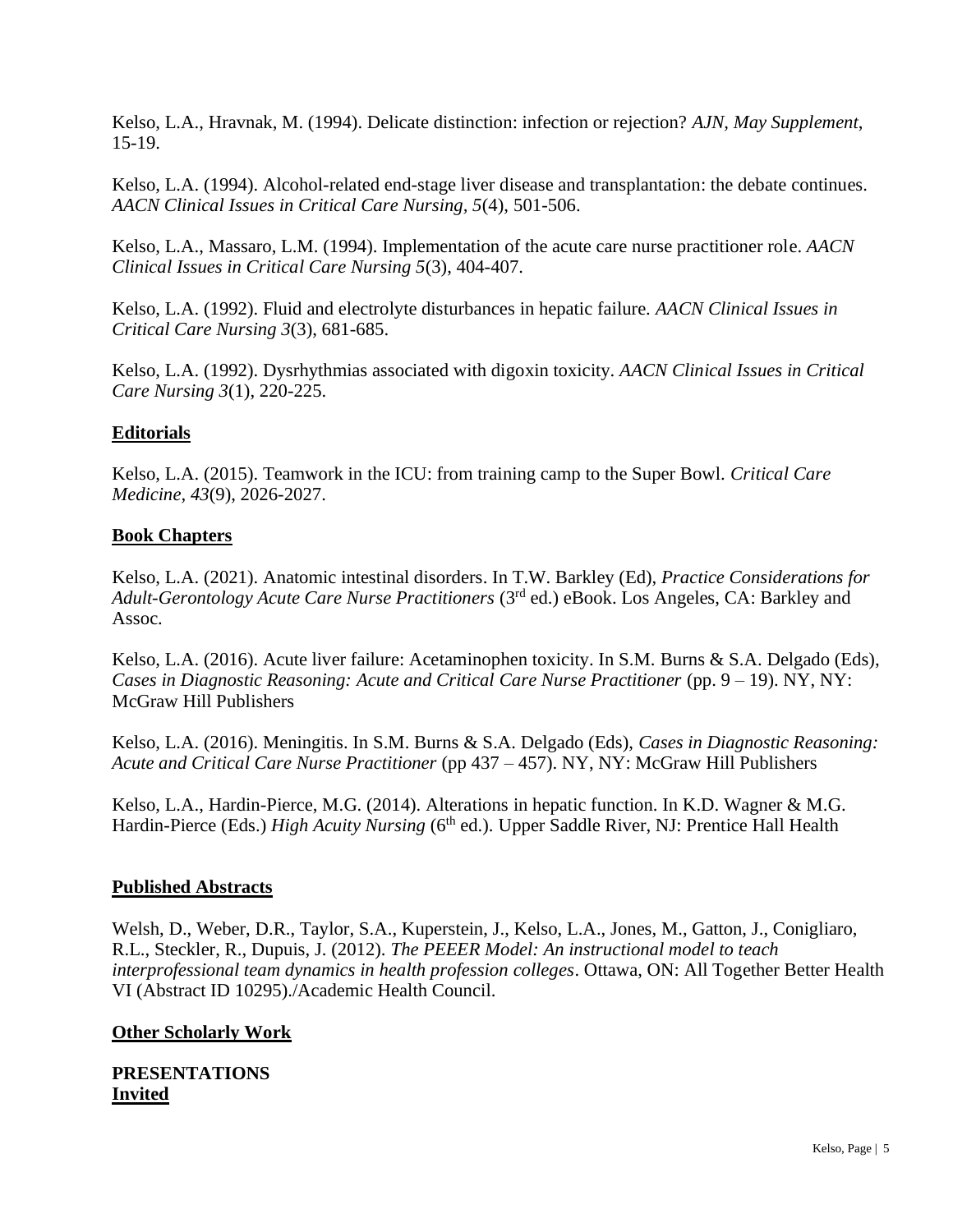#### **National**

Kelso, L.A., Oct 2021, 'Staying on Top of Shock', NPAC 2021: National Conference for Nursing Practitioners in Acute Care. Digital Conference.

Kelso, L.A., June 2018, 'Case Studies in Acid-Base Abnormalities', AANP 2018 National Conference, American Association of Nurse Practitioners. Denver, CO.

Kelso, L.A., Feb. 2018, 'Multidisciplinary ICU Rounds', 47<sup>th</sup> Critical Care Congress, Society of Critical Care Medicine, San Antonio, TX.

Kelso, L.A., Sept. 2017, 'Shock Recognition and Initial Management of the ER and ICU Provider', AANP 2017 Specialty Conference, American Association of Nurse Practitioners, Reno, NV.

Kelso, L.A., June 2017, 'Sepsis: What do you need to know with the new guidelines and definitions?' AANP 2-17 National Conference, Philadelphia, PA.

Kelso, L.A., Apr. 2017, 'Sepsis Across the Acute Care Spectrum: Are you up to date?' 1<sup>st</sup> National Conference for Nurse Practitioners in Acute Care (NPAC), Miami, FL.

Kelso, L.A., Jan. 2017, 'Using Novel Technologies to Identify Pathogens in the Infected Critically Ill', 46th Critical Care Congress, SCCM, Honolulu, HI.

Kelso, L.A. & Ghaelian, B. June 2016, 'Pulling the Data: Easing the Process of Accreditation', ExamSoft Assessment Conference, Dallas, TX.

Kelso, L.A., June 2016, 'Using ExamSoft During Accreditation, Nursing Roundtable', ExamSoft Assessment Conference, Dallas, TX.

Kelso, L.A., June 2015, 'Acute Liver Failure', AANP 2017 National Conference, AANP, New Orleans,  $L_A$ .

Kelso, L.A., June 2014, 'Recognizing and Caring for the Patient with Acute Liver Failure', AANP 2014 National Conference, AANP, Nashville, TN.

Kelso, L.A., June 2014, 'The Hospitalized Patient with Fever: Now What?', AANP 2014 National Conference, AANP, Nashville, TN.

Kelso, L.A., Apr. 2014, 'Fever of Unknown Origin in Adults', National Conference for Nurse Practitioners (NCNP) 2014 Conference, Wolters Kluwer, Chicago, IL.

Kelso, L.A., Jan. 2014, 'When your ICU Becomes your OR: The Nursing Perspective' 43rd Critical Care Congress, SCCM, San Francisco. Kelso, L.A., June 2013, 'Caring for the Patient with Acute Liver Failure', AANP 2013 National Conference, AANP, Las Vegas, NV.

Kelso, L.A., June 2013, 'The Hospitalized Patient with Fever?', AANP 2013 National Conference, AANP, Las Vegas, NV.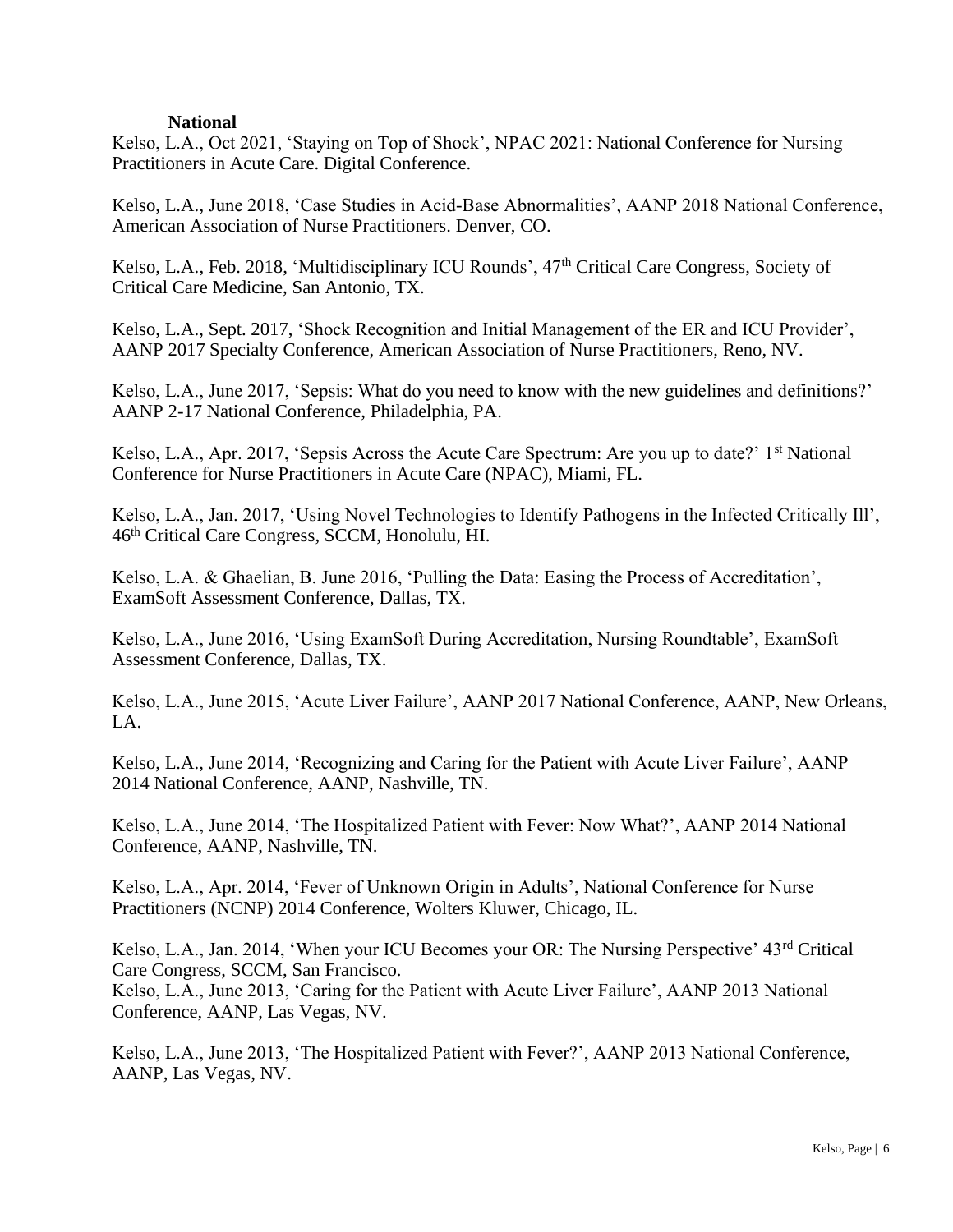Kelso, L.A., May 2012, 'Man vs. Microbe: Evidence-based management of drug resistant infections in the inpatient setting', NCNP, Lake Buena Vista, FL.

Kelso, L.A., July 2011, 'Acute Liver Failure', National Nurse Practitioner Symposium, Keystone, CO.

Kelso, L.A., July 2011, 'Infections in the Elderly', National Nurse Practitioner Symposium, Keystone, CO.

Kelso, L.A., July 2011, 'Man vs Microbe: Evidence-based management of MDROs', National Nurse Practitioner Symposium, Keystone, CO.

Kelso, L.A., June 2011, 'Race against time: The patient with acute liver failure', AANP 2011 National Conference, AANP, Las Vegas, NV.

Kelso, L.A., May 2011, 'Man vs. Microbe: Evidence-based management of drug resistant infections in the inpatient setting', NCNP 2011, Wolters Kluwer, Las Vegas, NV.

Kelso, L.A., June 2010, 'Race against time: The patient with acute liver failure', AANP 2010 National Conference, AANP.

Kelso, L.A., May 2010, 'Man vs. Microbe: Evidence-based management of drug resistant infections in the inpatient setting', NCNP 2010, Wolters Kluwer, Philadelphia, PA.

Kelso, L.A., April 2010, 'Prevention of acute renal failure in the hospitalized patients', Nursing2010 Symposium, Lippincott Williams & Wilkins, Las Vegas, NV.

Kelso, L.A., Jan. 2010, Pre-congress session: 'Intensivists as educators: Developing an educational program and surviving the accreditation process', 39<sup>th</sup> Critical Care Congress, SCCM, Miami, FL.

Kelso, L.A., Jan. 2010, 'SON: Save our Nurses!', 39<sup>th</sup> Critical Care Congress, SCCM, Miami, FL.

Kelso, L.A., July 2009, 'Acute Liver Failure', AANP 24<sup>th</sup> National Conference, AANP, Nashville, TN.

Kelso, L.A., May 2009, 'Fever in acute care', NCNP 2009, Wolters Kluwer, Chicago, IL.

Kelso, L.A., May 2009, 'Nursing home infections: more than the patient bargained for', NCNP 2009, Wolters Kluwer, Chicago, IL.

Kelso, L.A., June 2008, 'Race against time: The patient with acute liver failure', AANP 2008 National Conference, AANP, Washington, D.C.

Kelso, L.A., May 2008, 'Race against time: The patient with acute liver failure', NCNP and Acute Care Professionals, Wolters Kluwer.

Kleinpell, R., Kelso, L.A., May 2008, 'Targeting sepsis: strategies for success', National Teaching Institute (NTI), American Association of Critical Care Nurses, Chicago, IL.

Kelso, L.A., May 2007, 'Acute liver failure', NCNP and ACC, Wolters Kluwer, Nashville, TN.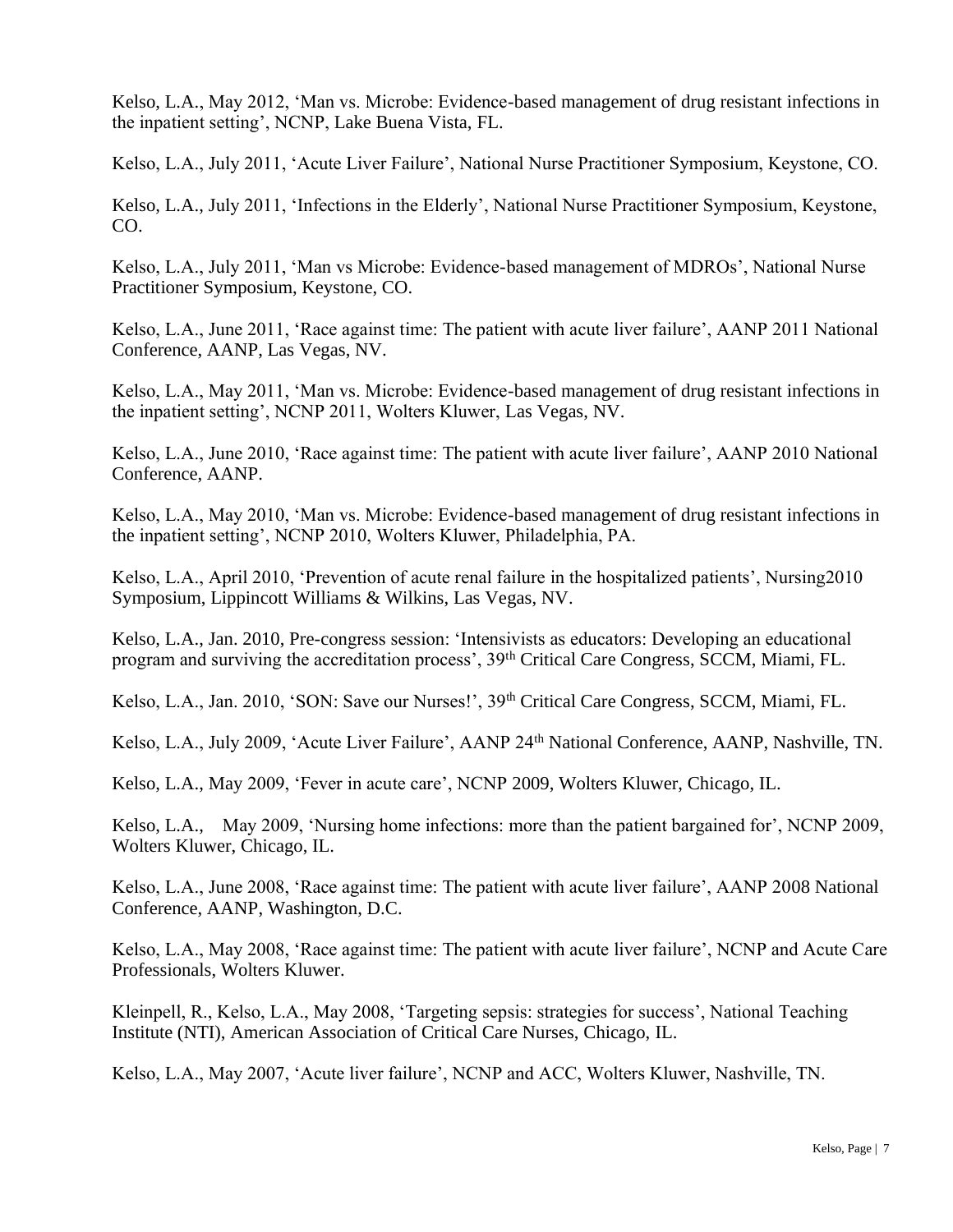Kelso, L.A., May 2007, 'Fever of unknown origin: following the roadmap', NCNP and ACC, Wolters Kluwer, Nashville, TN.

Kelso, L.A., May 2007, 'Updates in shock management', NCNP and ACC, Wolters Kluwer, Nashville, TN.

Kelso, L.A., May 2006, 'Acute care management of patients with liver failure', NCNP and ACC, Wolters Kluwer.

Kelso, L.A., Feb. 2005, ' Tackling staffing issues in the ICU, virtual staffing: nurse practitioners in the ICU', 34<sup>th</sup> Critical Care Congress, SCCM, Phoenix, AZ.

Kelso, L.A., 2004, 'ACNP Certification Review Course', Health Leadership Associates, Florida.

Kelso, L.A., May 2004, 'Shock and shock states', NTI, AACN.

Kelso, L.A., Feb. 2004, 'FCCS course: Shock and central venous cannulation', 33rd Critical Care Congress, SCCM.

Kelso, L.A., Jan. 2003, 'Multiple organ failure: identification and treatment strategies', Advanced Critical Care Course, Aurora Bay Medical Center, Green Bay, WI.

Kelso, L.A., 2002, 'Sepsis education', AANC Speakers' Training Council.

Kelso, L.A., May 2002, 'New understanding in pathogenesis and management of the patient with severe sepsis' NTI and Critical Care Exposition Preconference, AACN.

Kelso, L.A., May 2002, 'Fundamental critical care support course', NTI and CCE Preconference, AACN.

Kelso, L.A., 2002, 'Sepsis: identifying and destroying the iceberg before the ship sinks', Audio conference AmeriNet Central Education Services, Eli Lilly and Company.

Kelso, L.A., 2002, 'Central and arterial line placement', Preconference 10<sup>th</sup> Annual National ACNP Conference, Charlottesville, VA.

Kelso, L.A., Feb. 2002, 'Tackling sepsis: creating a strong offense and defense', Critical Care Update.

Kelso, L.A., Giroir, B.P., May 2001, 'Understanding the Challenge of Sepsis Management: Sepsis Cascade and its Impact on Patient Care', 'Sepsis: epidemiology, pathophysiology and treatment', NTI and CCE Breakfast Session, AACN, Anaheim, CA.

Kelso, L.A., McLean, B., 2001, 'New innovations in the treatment of sepsis. The role of the critical care nurse', Eli Lily/VHA Satellite Broadcast.

Kelso, L.A., 2001, 'Sepsis: identifying the iceberg before the ship sinks', Eli Lily and Company.

Kelso, L.A., 1999, 'The role of the critical care nurse in sepsis', Sepsis Advisory Board, Advanced Therapeutics Communications.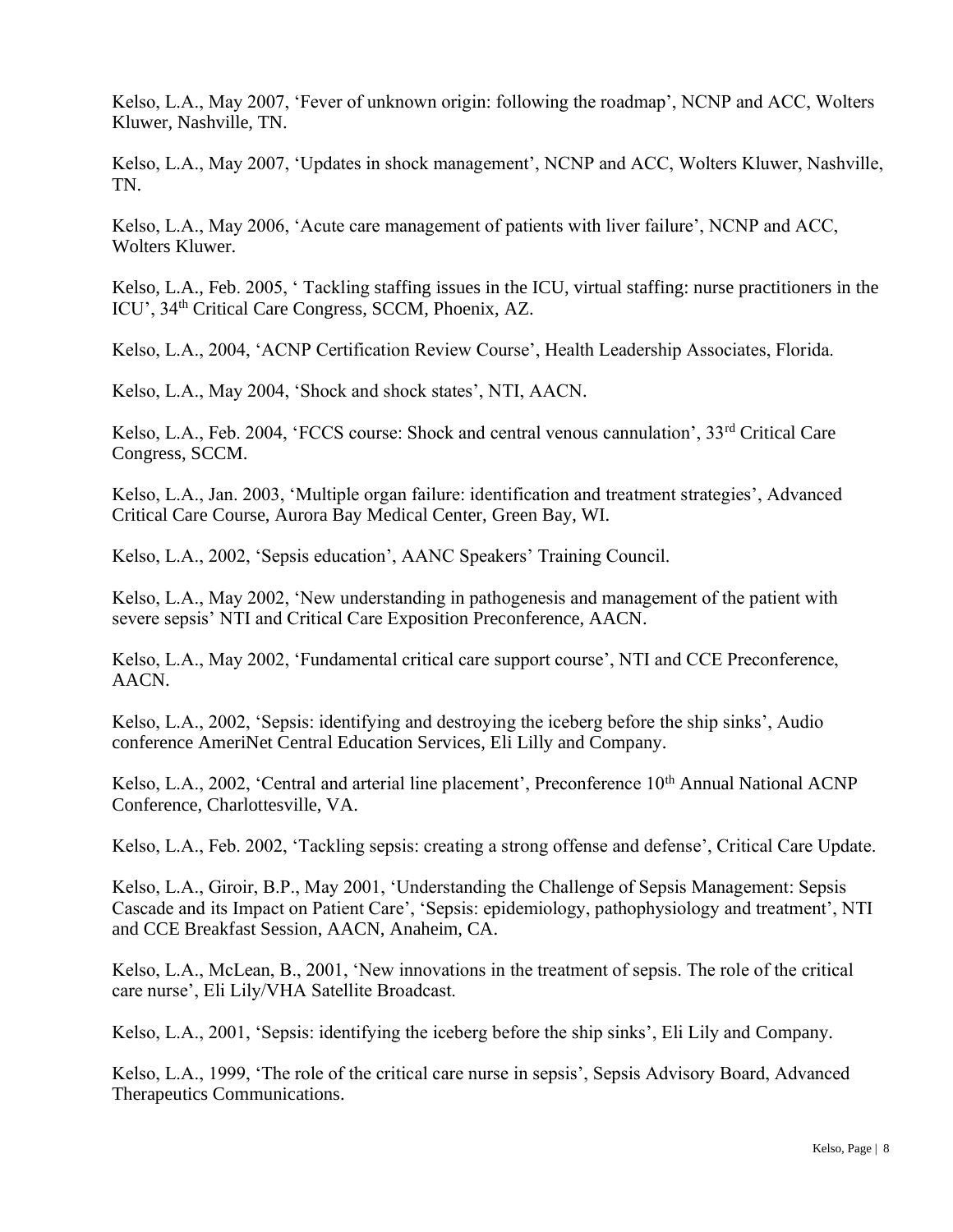Kelso, L.A., 1999, 'Clinical management strategies', 28<sup>th</sup> Educational and Scientific Symposium, Adult Society of Critical Care Medicine.

Kelso, L.A.(panelist), 1999, 'Challenges for educating the ACNP, panel discussion, Specialist vs Generalist, 7<sup>th</sup> Annual ACNP Conference.

Kelso, L.A., May 1999, 'Critical skills – central venous catheter placement', NTI and CCE, AACN.

Kelso, L.A., 1998, 'Clinical management strategies – adult',  $27<sup>th</sup>$  Educational and Scientific Symposium, SCCM.

Kelso, L.A., 1998, 'Use of PBL in an ACNP Program', 6<sup>th</sup> Annual ACNP Conference.

Kelso, L.A., 1998, 'The 'Art' of IV conscious sedation: current concepts and recommended practices', Colleague Medical/Roche Laboratories.

Kelso, L.A., Feb. 1996, 'Complications associated with pulmonary artery catheterization', SCCM Consensus Conference, Chicago, IL.

#### **Regional/Local**

Kelso, L.A., June 2020, 'Progressive Care Certification Review Course', UK CON Continuing Education, streaming.

Kelso, L.A., Feb. 2020 & Dec. 2019, 'Acute Liver Failure', UK MICU Education Series, UK HealthCare.

Kelso, L.A., Feb. 2017, 'Plenary Speaker: Sepsis: Iceberg Right Ahead', Case Management Society of America, Tuscaloosa Chapter Annual Conference, Tuscaloosa, AL.

Kelso, L.A., Oct. 2016, 'Review and Update Progressive Care', Progressive Care Conference, UK CON.

Kelso, L.A., Apr. 2015, 'The Patient with End-Stage Liver Disease', Albert H. Brown Medical Nursing Visiting Scholar Program, Mass General Hospital, Boston, MA. Kelso, L.A., Sept. 2013, 'The Hospitalized Patient with Fever', Advanced Practice Conference: Emerging Evidence for Acute and Primary Care, UK Healthcare.

Kelso, L.A., Feb. 2013, 'Surviving Sepsis', Advanced Practice Conference: Emerging Evidence for Acute and Primary Care, UK Healthcare.

Kelso, L.A., 1998, 'Options for advancement', Concepts in Critical Care, Three Rivers Chapter AACN, Pittsburgh, PA.

Kelso, L.A., 1997, 'Care of the patient with acute complications of chronic liver disease', Midwest Critical Care Conference, Northwest Chicago Area Chapter, AACN, Chicago, IL.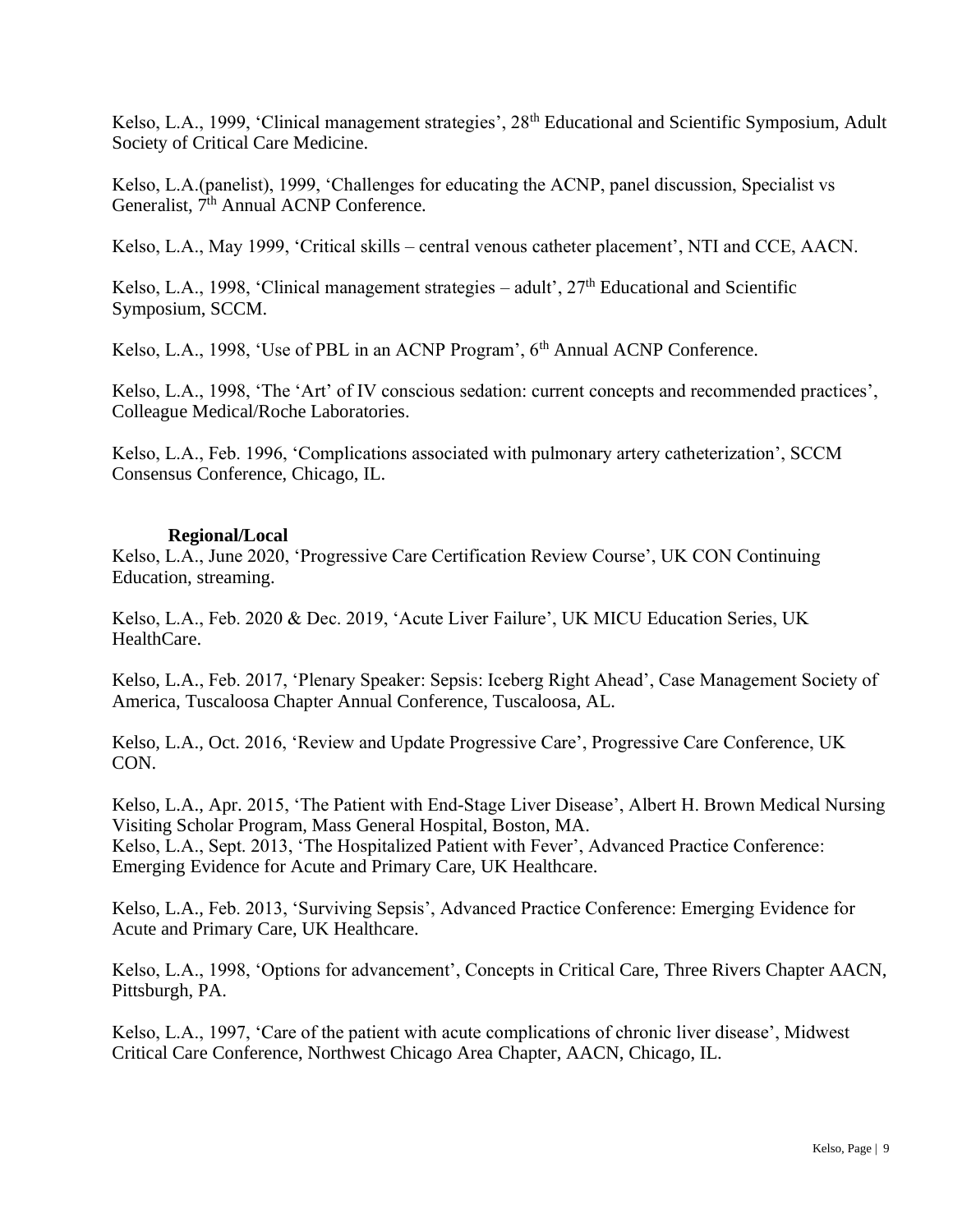Kelso, L.A., 1997, 'Fulminant liver failure', Midwest Critical Care Conference, Northwest Chicago Area Chapter, AACN, Chicago, IL.

Kelso, L.A., Feb. 1996, 'Diabetes', University of Arkansas College of Nursing ACNP Program. Fayetteville, AR.

Kelso, L.A., Feb. 1996, 'GI Disorders', University of Arkansas College of Nursing ACNP Program. Fayetteville, AR.

## **PROFESSIONAL MEMBERSHIPS**

| Sigma Theta Tau International (on hold)                      |
|--------------------------------------------------------------|
| American Association of Critical Care Nurses #187723         |
| Society of Critical Care Medicine #17891                     |
| <b>International Transplant Nurses Society</b>               |
| ITNS, Golden Triangle Chapter                                |
| <b>Kentucky Nurses Association</b>                           |
| Kentucky Coalition of Nurse Practitioners and Nurse Midwives |
| American Association of Nurse Practitioners #0205052         |
| <b>SCCM</b> , Southeast Regional Chapter                     |
| American College of Critical Care Medicine, Fellow           |
| AANP, Fellow                                                 |
|                                                              |

## **SERVICE**

#### **Professional**

| Society of Critical Care Medicine |                                                                |
|-----------------------------------|----------------------------------------------------------------|
| $2019 - 2022$                     | Career Advancement Program Task Force                          |
| $2019 - 2022$                     | Nominating Committee                                           |
| $2019 - 2020$                     | Donor Advisory Committee                                       |
| $2016 - 2020$                     | <b>Program Planning Committee</b>                              |
| $2013 - 2016$                     | Finance and Investment Committee                               |
| $2013 - 2015$                     | Conflict of Interest Oversight Committee                       |
| 2013                              | Council Feedback Task Force, Chair                             |
| 2013                              | Volunteer Evaluation and Feedback Task Force                   |
| $2010 - 2017$                     | <b>Council, Designated Nursing Seat</b>                        |
| $2008 - 2011$                     | <b>Practice Survey Task Force</b>                              |
| $2008 - 2009$                     | Norma J. Shoemaker Research Grant Subcommittee, Chair          |
| $2007 - 2010$                     | Paragon Quality Implementation Committee, National Nurse Coach |
| $2003 - 2007$                     | <b>Advisory Review Panel on Patient Safety</b>                 |
| $2002 - 2007$                     | <b>Undergraduate Medical Education Committee</b>               |
| $1998 - 1999$                     | <b>ACNP Task Force on Recruitment, Chair</b>                   |
| $1996 - 2001$                     | <b>Advanced Nursing Practice Committee</b>                     |
|                                   | <b>Chair</b> , $1999 - 2000$                                   |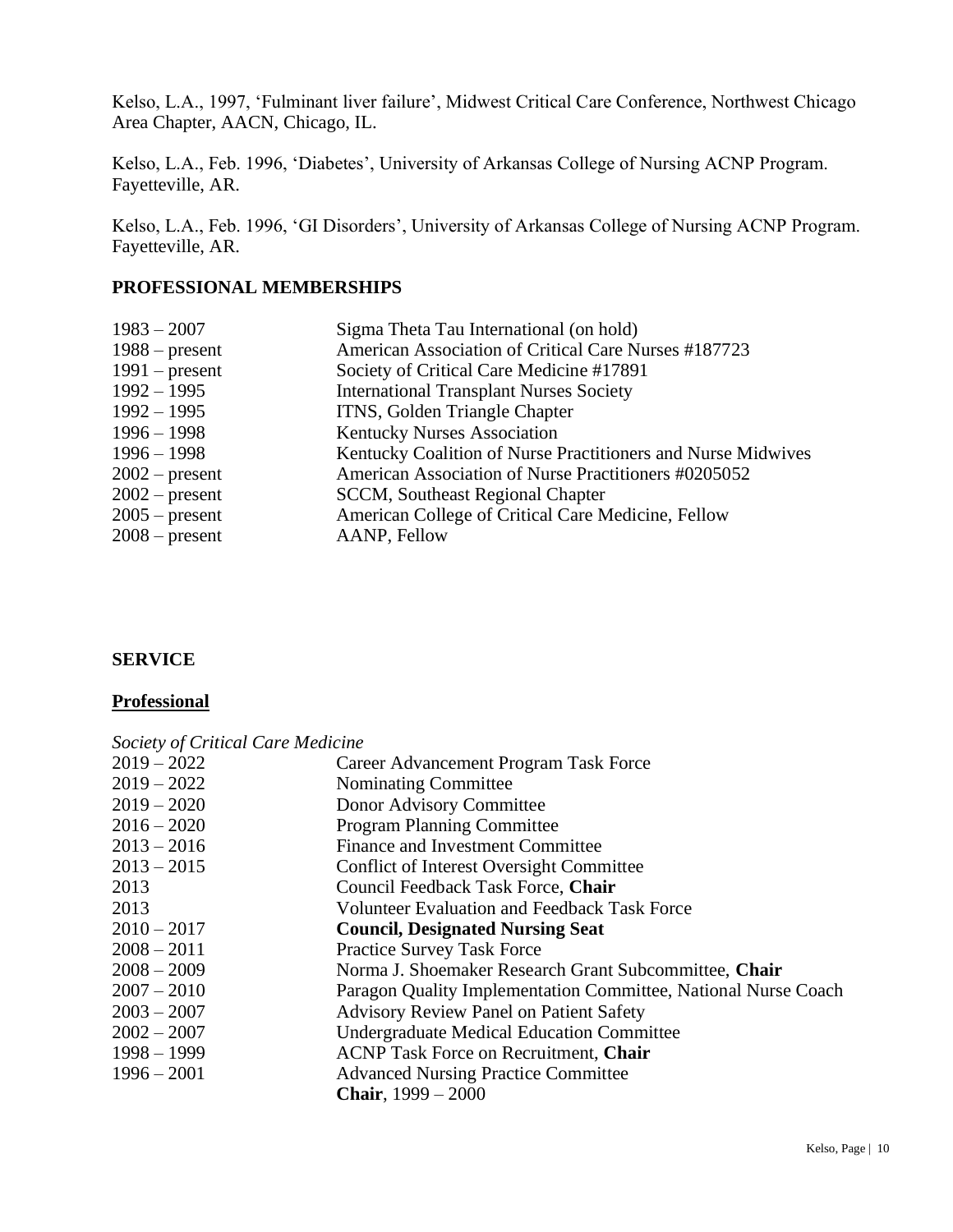| 1996                                         | Co-chair, 1998 - 1999<br><b>Pulmonary Artery Catheter Consensus Conference</b>       |  |
|----------------------------------------------|--------------------------------------------------------------------------------------|--|
| American Association of Critical Care Nurses |                                                                                      |  |
| $2006 - 2008$                                | <b>ACNP Certification Exam Development Committee</b>                                 |  |
| Kentucky Nurses Association                  |                                                                                      |  |
| $1996 - 1999$                                | Nominating Committee                                                                 |  |
|                                              | Chair, 1997 - 1998                                                                   |  |
| <b>Consulting</b>                            |                                                                                      |  |
| Feb 1996                                     | Health Care, University of Arkansas College of Nursing, ACNP Program<br>Development  |  |
| <b>Editorial Activities</b>                  |                                                                                      |  |
| <b>Editorial Board:</b>                      |                                                                                      |  |
| $1992 - 1996$                                | AACN Clinical Issues: Advanced Practice in Acute and Critical Care<br><b>Nursing</b> |  |

#### **Guest Editor:**

Kelso, L.A. & Titler, M.G. (1996). Issue Co-Editors. Alterations in Immunity. *AACN Clinical Issues: Advanced Practice in Acute and Critical Care, 7*(3).

#### **Manuscript Reviewer:**

| 2021             | American Journal of Critical Care       |
|------------------|-----------------------------------------|
| $2019$ – present | Annals of the American Thoracic Society |
| 2018             | <b>American Nurse Today</b>             |
| $2007$ – present | <b>Critical Care Medicine</b>           |

#### **Book Reviewer:**

Jones & Bartlett Learning, (2017). Pharmacology for Nurses 2<sup>nd</sup> ed. F. A. Davis Company, (2013). Textbook of Adult-Gerontology: Acute Care Nurse Practitioner Practice. Jones & Bartlett Learning, (2013). Central nervous system drugs, Endocrine system drugs. Jones & Bartlett Learning, (2013). Contexts of Care: A Case Study Approach.

#### **University: UK**

| $2014 - 2016$ | Health Care Colleges Council (alternate)                           |
|---------------|--------------------------------------------------------------------|
| $2011 - 2016$ | University Medical Center Interprofessional Development Committee  |
| $2007 - 2016$ | University Medical Center Interprofessional Education Committee    |
| $2012 - 2013$ | Provost's Outstanding Teaching Award Selection Committee           |
| $2012 - 2013$ | University Medical Center Code of Student and Professional Conduct |
| 2010          | <b>ICU Protocol Workforce Spotlight on Nursing Team Excellence</b> |
| 2009          | <b>Advanced Practitioner Work Group</b>                            |
| $1997 - 1999$ | <b>University Medical Center Staff Education Committee</b>         |

## **College: UK CON**

| $2015 - 2020$ | Parliamentarian |
|---------------|-----------------|
|               |                 |